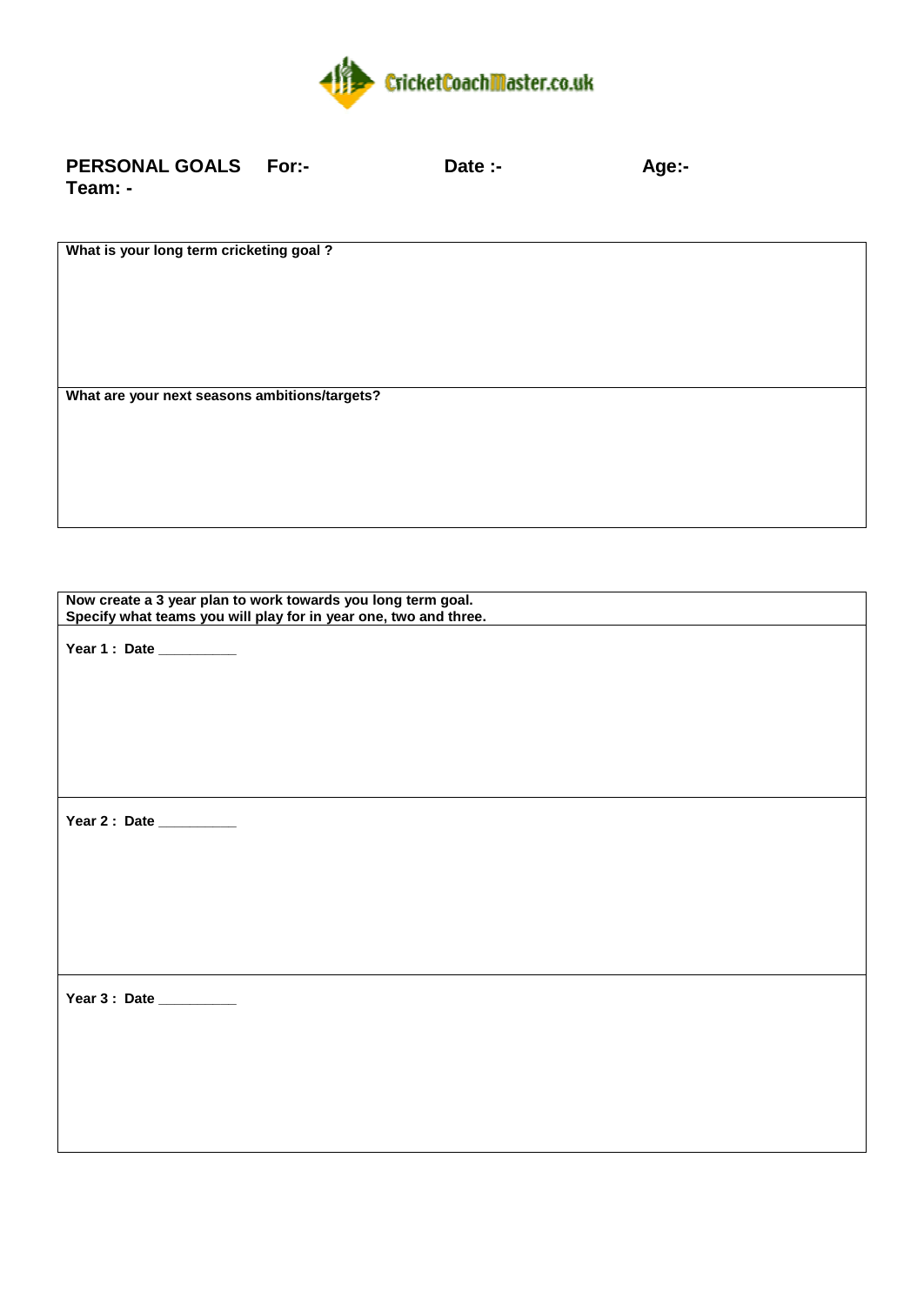

**Players name Date Date Team** 

|                               | <b>School</b> | <b>Club</b> | County | Academy |
|-------------------------------|---------------|-------------|--------|---------|
|                               |               |             |        |         |
| <b>Matches Played/Innings</b> |               |             |        |         |
|                               |               |             |        |         |
| No. of Runs                   |               |             |        |         |
| <b>Batting Average</b>        |               |             |        |         |
| <b>Highest Score</b>          |               |             |        |         |
| No. of 50's                   |               |             |        |         |
| No. of 100's                  |               |             |        |         |
|                               |               |             |        |         |
| No. of Maidens                |               |             |        |         |
| No. of Wickets                |               |             |        |         |
| <b>Bowling Average</b>        |               |             |        |         |
| <b>Strike Rate</b>            |               |             |        |         |
| Avge. Runs per Over           |               |             |        |         |
| 3 Wickets per Innings         |               |             |        |         |
| 4 Wickets per Innings         |               |             |        |         |
| 5 Wickets per Innings         |               |             |        |         |
| <b>Most Wickets in Spell</b>  |               |             |        |         |

| <b>Catches (Close)</b>        |  |  |
|-------------------------------|--|--|
|                               |  |  |
| <b>Catches (Outfield)</b>     |  |  |
|                               |  |  |
| Run Out's                     |  |  |
|                               |  |  |
| <b>Run Out's (Direct Hit)</b> |  |  |